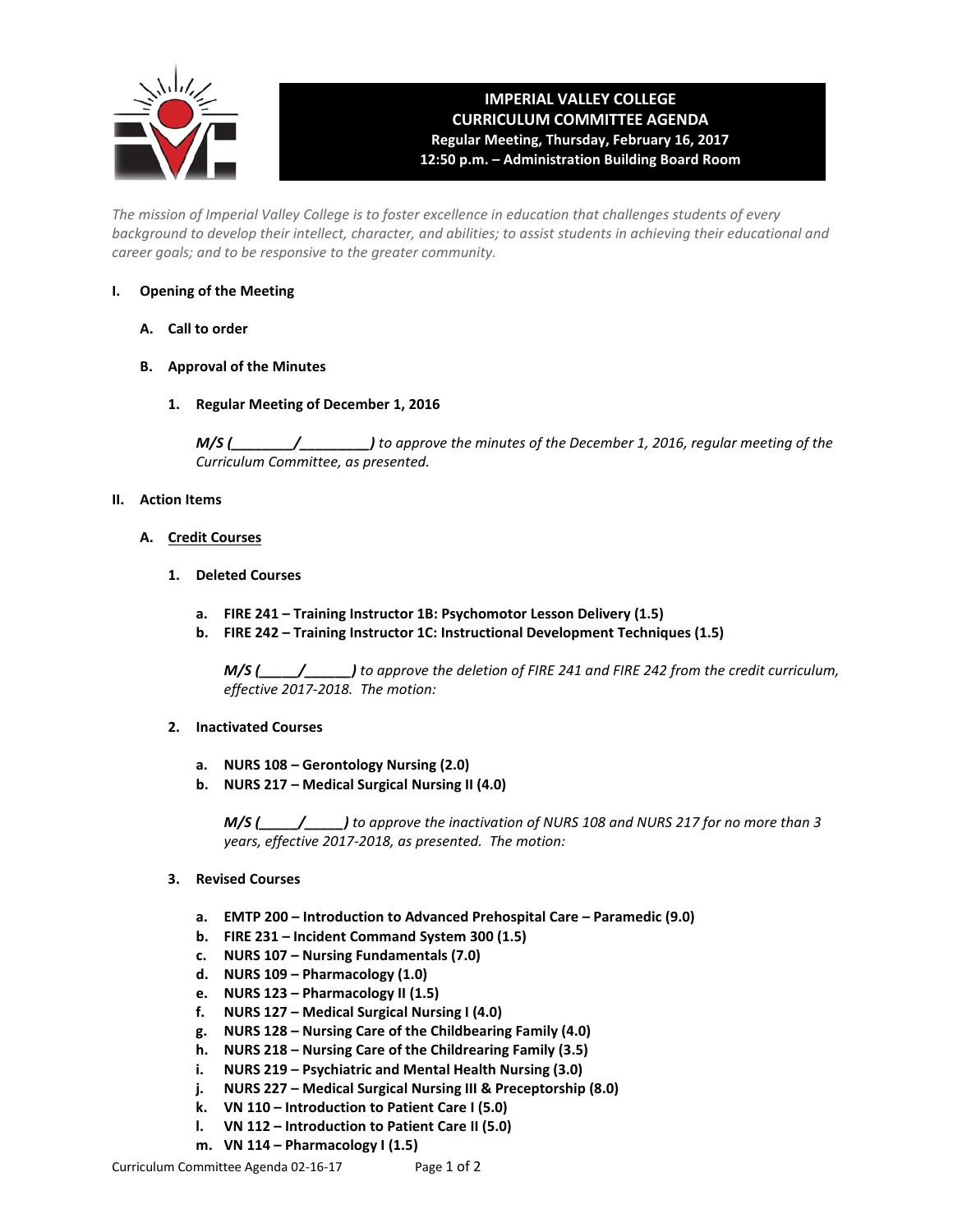- **n. VN 116 – Patient Care Management and Critical Thinking (2.5)**
- **o. VN 120 – The Maternity Cycle (5.5)**
- **p. VN 122 – Common Health Problems I (5.5)**
- **q. VN 124 – Pharmacology II (2.0)**
- **r. VN 130 – Common Health Problems II (5.5)**
- **s. VN 132 – Common Health Problems III (5.5)**

*M/S (\_\_\_\_\_/\_\_\_\_\_\_) to approve the update to items a. through s. above as indicated in CurricUNET, effective 2017-2018, as presented. The motion:*

- **4. New Courses**
	- **a. CIS 213 – JavaScript Fundamentals for Web Development (3)**
	- **b. EMTP 202 – Trauma Emergencies – Paramedic (3.5)**
	- **c. EMTP 204 – Medical Emergencies – Paramedic (6.0)**
	- **d. EMTP 206 – Emergency Medical Services Operations – Paramedic (5.5)**
	- **e. NURS 223 – Medical Surgical and Geriatric Nursing (5.0)**

*M/S (\_\_\_\_\_/\_\_\_\_\_\_) to approve the addition of CIS 213, EMTP 202, EMTP 204, EMTP 206, and NURS 223, to the credit curriculum, effective 2017-2018, as presented. The motion:*

### **B. Distance Education Courses – Addendum Documentation**

**a. CIS 213 – JavaScript Fundamentals for Web Development (3)**

*M/S (\_\_\_\_\_\_\_\_\_/\_\_\_\_\_\_\_\_\_\_) to approve the Distance Education Addendum for CIS 213, effective 2017-2018, to provide greater access and allow the inclusion of all modalities of learning, as presented. The motion:*

### **C. Degrees and Certificates**

- **a. Nursing – Associate Degree (R.N.)**
- **b. Nursing – Vocational Degree (V.N.)**

*M/S (\_\_\_\_\_/\_\_\_\_\_\_) to approve the update to the Nursing (R.N.) and (V.N.) degrees, effective 2017- 2018, as presented. The motion:*

### **III. Discussion Items**

### **IV. Information Items**

- **1. Program Pathways**
- **2. Course Review List**
- **V. Other Items**
- **VI. Next Regular Meeting: March 2, 2017, 12:50pm in the Board Room**

### **VII. Adjournment**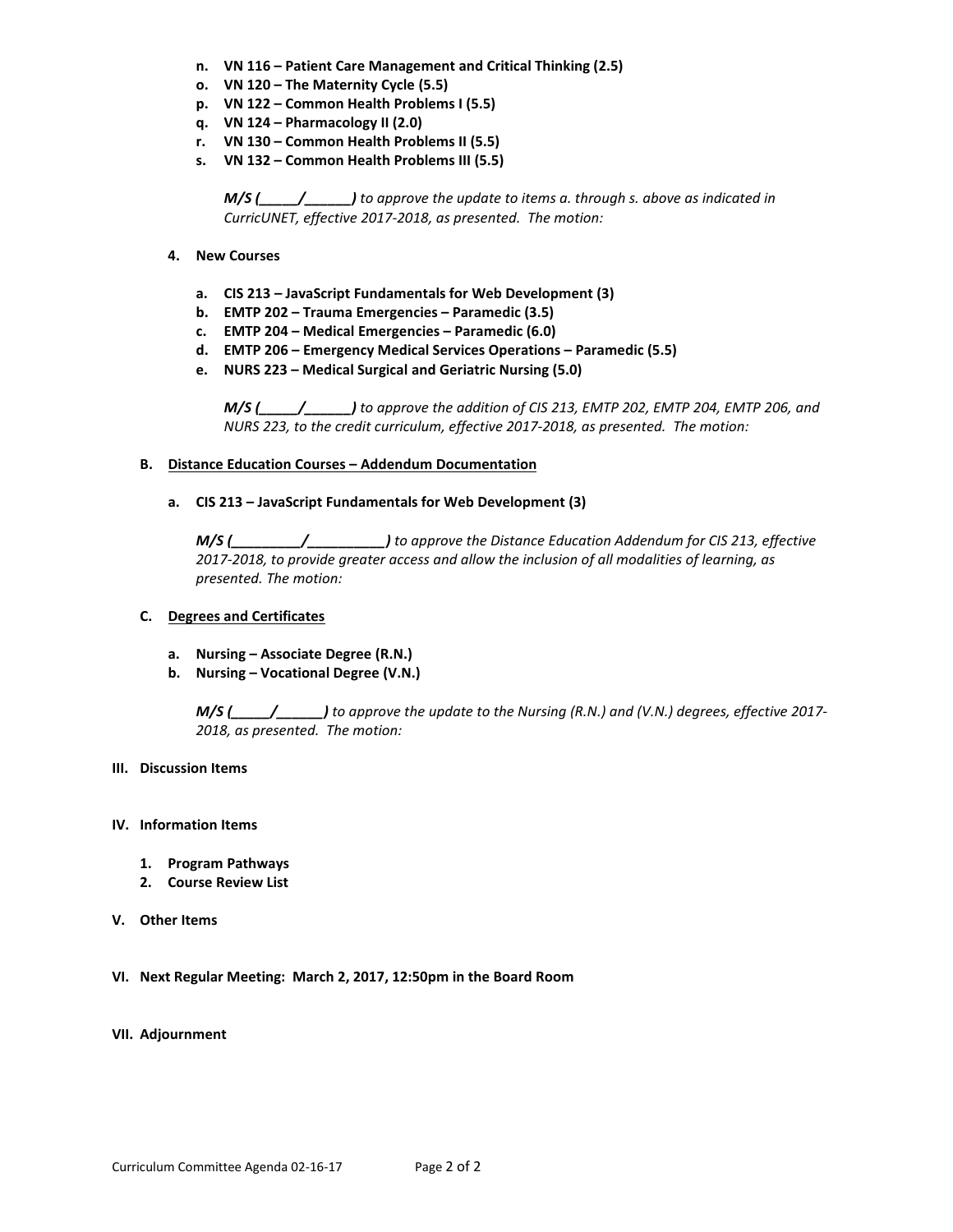| <b>CC Meeting 02-16-17</b><br><b>State</b><br><b>Banner</b> |                                                                        |     |                                                                                                                                                                                                                                                                     |  |  |  |
|-------------------------------------------------------------|------------------------------------------------------------------------|-----|---------------------------------------------------------------------------------------------------------------------------------------------------------------------------------------------------------------------------------------------------------------------|--|--|--|
| CIS 213                                                     | JavaScript Fundamentals for Web<br>Development                         |     | 3.0 NEW COURSE and DE addendum                                                                                                                                                                                                                                      |  |  |  |
| <b>EMTP 200</b>                                             | Intro to Adv Prehosp Care - Paramed                                    |     | 9.0 Title, description, obj, content, texts.                                                                                                                                                                                                                        |  |  |  |
| <b>EMTP 202</b>                                             | Trauma Emergencies - Paramedic                                         |     | 3.5 NEW COURSE - material from 210/215                                                                                                                                                                                                                              |  |  |  |
| <b>EMTP 204</b>                                             | Medical Emergencies - Paramedic                                        |     | 6.0 NEW COURSE - material from 210/215                                                                                                                                                                                                                              |  |  |  |
| <b>EMTP 206</b>                                             | Emergency Med Svs Op - Paramedic                                       |     | 5.5 NEW COURSE - material from 210/215                                                                                                                                                                                                                              |  |  |  |
| <b>FIRE 231</b>                                             | Incident Command System 300                                            | 1.5 | Revision of SLO and Assignments. Review and update of<br>textbooks                                                                                                                                                                                                  |  |  |  |
| <b>FIRE 241</b>                                             | Training Instructor 1B: Psychomotor Lesson<br>Delivery                 |     | 1.5 Course deletion                                                                                                                                                                                                                                                 |  |  |  |
| <b>FIRE 242</b>                                             | Training Instructor 1C: Instructional<br><b>Development Techniques</b> |     | 1.5 Course deletion                                                                                                                                                                                                                                                 |  |  |  |
| <b>NURS 127</b>                                             | <b>Medical Surgical Nursing I</b>                                      |     | 4.0 Update textbooks and requisites.                                                                                                                                                                                                                                |  |  |  |
| <b>NURS 107</b>                                             | <b>Nursing Fundamentals</b>                                            | 7.0 | Increase lecture 0.5 units (9 hours) and increase lab 0.5 units<br>(27 hours). Update of textbooks.                                                                                                                                                                 |  |  |  |
| <b>NURS 108</b>                                             | <b>Gerontology Nursing</b>                                             | 2.0 | Inactivate this course after approval of NURS 223 as this<br>content was merged with NURS 217 to create a new course.                                                                                                                                               |  |  |  |
| <b>NURS 109</b>                                             | Pharmacology                                                           |     | 1.0 Reduction of 0.5 units (9 lecture hours) and requisites.                                                                                                                                                                                                        |  |  |  |
| <b>NURS 123</b>                                             | Pharmacology II                                                        |     | 1.5 Update textbooks and requisites.                                                                                                                                                                                                                                |  |  |  |
| <b>NURS 128</b>                                             | Nursing Care of the Childbearing Family                                | 4.0 | Reduction of .5 lecture units (9 hours) and update of<br>textbooks and requisites.                                                                                                                                                                                  |  |  |  |
| <b>NURS 217</b>                                             | <b>Medical Surgical Nursing II</b>                                     | 4.0 | Inactivate after approval of NURS 223 which is the merger of<br>content from NURS 217 and NURS 108                                                                                                                                                                  |  |  |  |
| <b>NURS 218</b>                                             | Nursing Care of the Childrearing Family                                | 3.5 | Reduction of lecture .5 units (9 hrs) and reduction of lab .5<br>units (27 hrs). Update SLOs, requisites, and textbooks.                                                                                                                                            |  |  |  |
| <b>NURS 219</b>                                             | Psychiatric and Mental Health Nursing                                  |     | 3.0 Update requisites and textbooks.                                                                                                                                                                                                                                |  |  |  |
| <b>NURS 223</b>                                             | <b>Medical Surgical and Geriatric Nursing</b>                          |     | New course. This course was created by merging concepts<br>and objectives of previous NURS 108 and NURS 217 to place<br>5.0 the specialty of geriatrics and advancing concepts in Medical<br>Surgical care in the most appropriate location in the ADRN<br>program. |  |  |  |
| <b>NURS 227</b>                                             | Medical Surgical Nursing III &                                         |     | 8.0 Update requisites, SLOs, and textbooks                                                                                                                                                                                                                          |  |  |  |
| <b>VN 110</b>                                               | Introduction to Patient Care I                                         |     | 5.0 Update class size from 20 to 24, and update description,<br>prerequisites, objectives, content, and textbooks.                                                                                                                                                  |  |  |  |
| <b>VN 112</b>                                               | Introduction to Patient Care II                                        | 5.0 | Description, textbook, class size from 20 to 24, remove rec<br>prep                                                                                                                                                                                                 |  |  |  |
| VN 114                                                      | Pharmacology I                                                         | 1.5 | Increased class size to 24, minor revision of course<br>description, and update requisites and textbooks                                                                                                                                                            |  |  |  |
| <b>VN 116</b>                                               | Patient Care Management and Critical<br>Thinking                       | 2.5 | Increase class cap to 24. Update course description,<br>textbooks, and SLOs                                                                                                                                                                                         |  |  |  |
| <b>VN 120</b>                                               | The Maternity Cycle                                                    | 5.5 | Update of the course description, course objectives, requisites<br>and textbooks. Increase class cap to 24.                                                                                                                                                         |  |  |  |
| <b>VN 122</b>                                               | <b>Common Health Problems I</b>                                        | 5.5 | Update course description, learning objectives, content, and<br>textbooks. Increase class cap to 24.                                                                                                                                                                |  |  |  |
| VN 124                                                      | Pharmacology II                                                        |     | 2.0 Increase class size to 24, update requisites and textbooks                                                                                                                                                                                                      |  |  |  |
| <b>VN 130</b>                                               | <b>Common Health Problems II</b>                                       | 5.5 | Increase cap to 24. Update requisites, SLO's,<br>assignments, core content, objective, and textbooks.                                                                                                                                                               |  |  |  |
| <b>VN 132</b>                                               | <b>Common Health Problems III</b>                                      | 5.5 | Increase cap to 24. Update description, requisites, objectives,<br>and textbooks                                                                                                                                                                                    |  |  |  |

| <b>IPROGRAMS</b> |                             |  |  |  |  |  |  |  |
|------------------|-----------------------------|--|--|--|--|--|--|--|
| Nursing R.N.     | Updated for course updates  |  |  |  |  |  |  |  |
| Nursing V.N.     | IUpdated for course updates |  |  |  |  |  |  |  |
|                  |                             |  |  |  |  |  |  |  |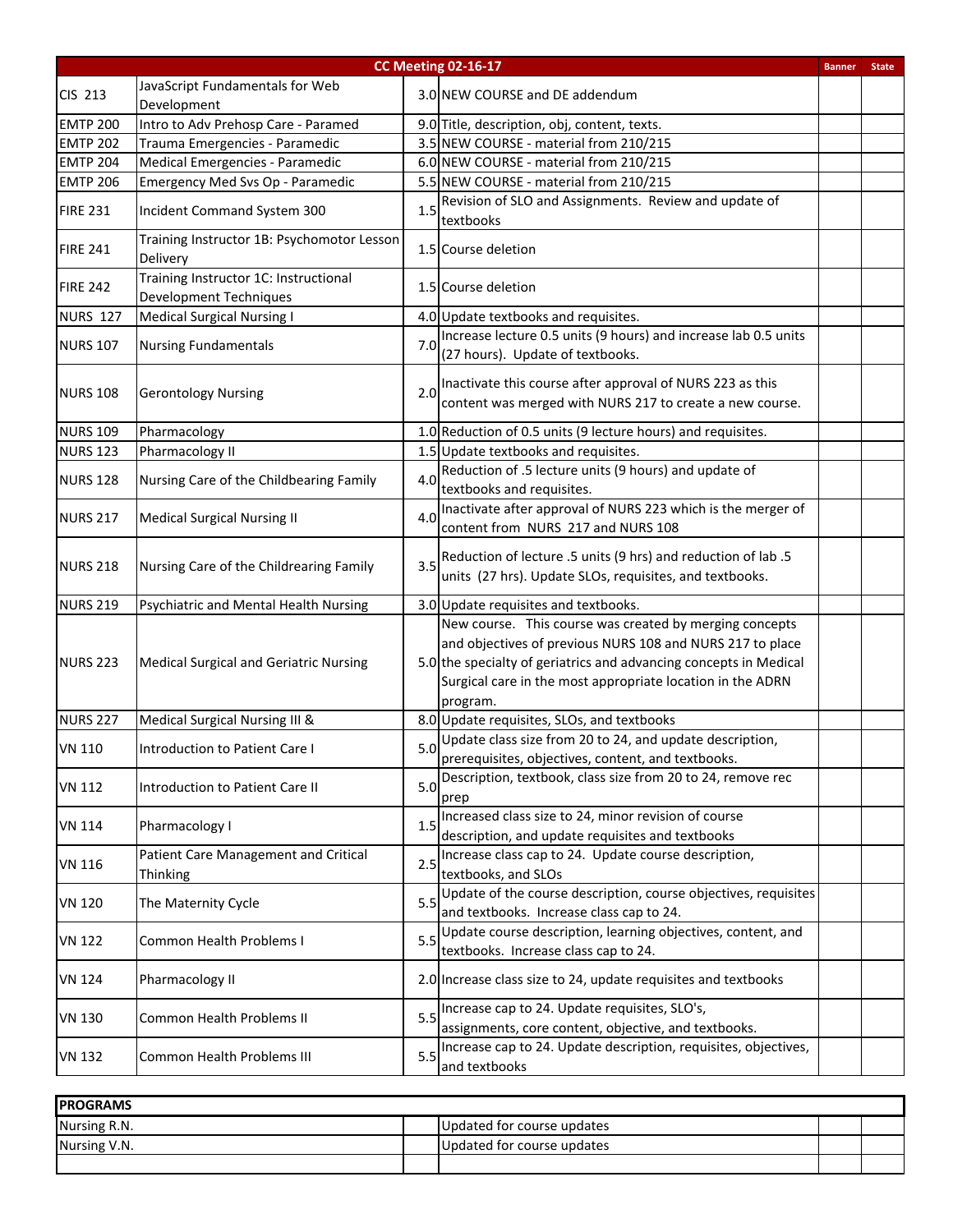

# **IMPERIAL VALLEY COLLEGE CURRICULUM COMMITTEE MINUTES (Unadopted) Regular Meeting, Thursday, December 1, 2016**

**12:50 p.m. –Board Room**

| Present:            | □ Nicholas Akinkuoye                               | ⊠Craig Blek              | $\Box$ Tina Aguirre                           | ⊠Andrew Robinson       |
|---------------------|----------------------------------------------------|--------------------------|-----------------------------------------------|------------------------|
|                     | ⊠Michael Heumann                                   | $\square$ Xochitl Tirado | <b>ØDaniel Gilison</b>                        | □ Carol Hegarty        |
|                     | ⊠Allyn Leon                                        | ⊠Jose Velasquez          | ⊠Norma Nava                                   | □Trinidad Argüelles    |
|                     | <b>⊠Efrain Silva for</b><br><b>Andres Martinez</b> | ⊠Jose Ruiz               | ⊠Sydney Rice                                  | ⊠Kristen Gomez         |
|                     | <b>⊠Kevin White</b>                                | $\Box$ Cathy Zazueta     | $\Box$ ASG Representative<br>Benjamin Barajas |                        |
| <b>Consultants:</b> | <b>⊠Efrain Silva</b>                               | $\Box$ Becky Green       | $\Box$ Gloria Carmona                         | $\Box$ David Drury     |
|                     | <b>ØDavid Zielinski</b>                            | $\square$ Norma Nunez    | $\Box$ Kevin Howell                           | $\Box$ Jill Kitzmiller |
|                     | $\square$ Lennor Johnson                           |                          |                                               |                        |
| Ex-officio          |                                                    |                          |                                               |                        |
| <b>Visitors:</b>    |                                                    |                          |                                               |                        |
| <b>Recorder:</b>    | Dixie Krimm                                        |                          |                                               |                        |

### **I. Opening of the Meeting**

### **A. Call to order**

Craig Blek called the regular meeting of the Imperial Valley College Curriculum Committee to order at 1:10 pm on Thursday, December 1, 2016.

### **B. Approval of the Minutes**

**1. Regular Meeting of November 17, 2016**

*M/S/C (Silva/Heumann) to approve the minutes of the November 17, 2016, regular meeting of the Curriculum Committee, as presented.*

## **II. Action Items**

### **A. Credit Courses**

### **1. Revised Courses**

- **a. AG 138 – Computer Applications in Agriculture (3)** *M/S (Silva/Ruiz) to approve the update to add CIS 138 cross listing, description, objectives, removal of rec prep, and texts, effective 2017-2018. The motion carried.*
- **b. CIS 180 – Advanced Computer Graphics (3)** *M/S (Silva/Gilison) to approve the removal of prerequisites for CIS 180, effective 2017-2018. The motion carried.*
- **c. CIS 214 – PHP Fundamentals for Web Development (3)** *M/S (Silva/Gilison) to approve the update to title, description, and texts for CIS 214, effective 2017-2018. The motion carried.*
- **d. ECON 101 – Introduction to Micro Economics (3)** *M/S (Silva/Gilison) to approve the update to description, content, and texts for ECON 101, effective 2017-2018. The motion carried.*